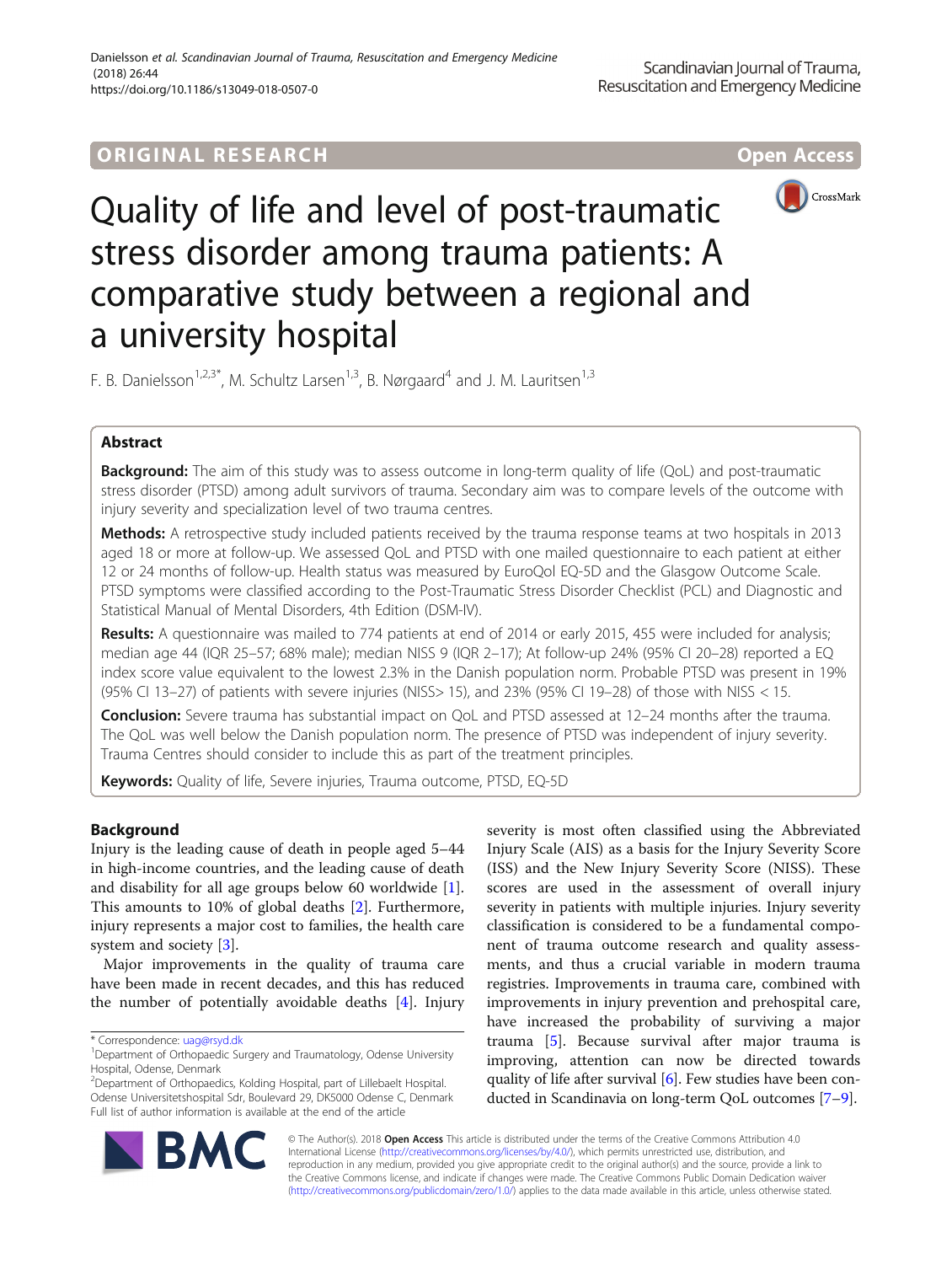In the assessment of long-term trauma outcomes for survivors, not only physical impairments but also mental health needs to be considered. One important mental outcome entity, as demonstrated in many trauma outcome studies, is post-traumatic stress disorder (PTSD)  $[9-11]$  $[9-11]$  $[9-11]$  $[9-11]$ .

It is well-known that trauma patients suffer from impaired QoL after major trauma [\[8](#page-7-0), [12](#page-7-0)–[16](#page-7-0)]. However, available studies have focused on the most severely injured patients (ISS > 15) [[9](#page-7-0), [15](#page-7-0), [17](#page-7-0), [18](#page-7-0)].

Many trauma survivors are young, and their daily activities can be greatly, and sometimes permanently, impacted by the consequences of trauma. Therefore trauma registries should also include data on injuryrelated disability, as recommended more than a decade ago [\[19](#page-7-0)]. The Southern Denmark trauma database contain information from the Utstein template for major trauma [\[20](#page-7-0)], but this does not include QoL measures.

Studies of long-term QoL in trauma survivors have identified the Injury Severity Score (ISS) [[18,](#page-7-0) [21](#page-7-0)], extremity injury [[12,](#page-7-0) [18\]](#page-7-0), age [[21,](#page-7-0) [22\]](#page-7-0), female gender [[13\]](#page-7-0), lower socioeconomic status, and living alone as independent predictors of poor quality of life after severe trauma [\[18](#page-7-0)]. Furthermore, severely injured patients are known to face a major risk of PTSD [\[17](#page-7-0)], which has not been assessed in a Scandinavian trauma setting. PTSD has been reported to predict low QoL and be most commonly present in severely injured patients [[23\]](#page-7-0). We found no study including all patients received by a trauma team, regardless of Injury Severity Score.

Therefore, the primary aim of this study was to assess the long-term quality of life and symptoms of post-traumatic stress disorder (PTSD) of survivors of trauma and quality of life (QoL) in relation to injury severity and as a secondary aim to study variation between a university and a connected regional centre.

## Methods

#### Setting

The study was conducted in Denmark for a region of 1.2 million in two centres. The university trauma centre serves as the primary facility for a population of around 500,000, and as a secondary referral centre for the whole region. One regional trauma centre serves as the primary facility for a well-defined geographical area with a population of around 300,000. All transfers from the regional centre go to the university centre in this study, when there is an immediate need for higher level treatment.. Two other primary centres were not included.

The study was approved by the Danish Data Protection Agency (Journal no. 13/32033). Data protection met the standards set by Danish law, which allows patients to be contacted for follow up. The study complied with the ethical and legal regulations in Denmark for clinical studies of this nature.

## Study population and data collection:

We included a retrospective cohort consisting of all consecutive patients received by the trauma response teams at the two trauma centres for the full calendar year 2013. Systematic review of patient records and ongoing quality-assureance (completeness and content) for inclusion in the Southern Denmark trauma database secures a consecutive patient series of all patients received by the trauma teams, which is an indication that there was a potential threat to life at the scene. Trauma teams were activated based on a structured criteria for the potential impact of the incident. Data on mortality and current addresses were obtained from the Danish Civil Registration System [\[24\]](#page-7-0).

To comply with regulations only patients aged 18 or older, alive at follow-up and with a Glasgow Outcome Scale  $(GOS) \geq 3$  were contacted via the questionnaire [[25\]](#page-7-0). Detailed numbers are shown in fig. [1.](#page-2-0) Questionnaires were sent from November 2014–January 2015 such that patients were contacted either at 12–17 months or 18–24 months after the injury. In addition to QoL and PTSD questionnaires, questions on other aspects were formulated in accordance with The Danish National Health Survey from 2013 [\[26\]](#page-7-0).

### Quality of life

Quality of life was assessed using the European Quality of life questionnaire (EQ-5D) [\[27](#page-7-0)], including a Visual Analog Scale (VAS; 0–100 scale) and the five-question items in version EQ-5D-5 L. The questionnaire consists of the following five dimensions: mobility, self-care, usual activities, pain/discomfort, and anxiety/depression [[27,](#page-7-0) [28\]](#page-7-0).

Each dimension has five levels: no problems, slight problems, moderate problems, severe problems, and extreme problems. The ratings for the five dimensions were converted into a single index (the utility score) using population-based preference weights from the Danish population norm [[29\]](#page-7-0).

## Assessment of PTSD

The civilian version of the Post-Traumatic Stress Disorder Checklist (PCL) was used [[30,](#page-7-0) [31](#page-7-0)]. The PCL is a 17-item checklist, in which each item has five levels and was assumed positive when scored at level 3 or higher [[32](#page-7-0)]. To diagnose PTSD according to DSM-IV, patients must fulfil 4 criteria  $(A + B + C + D)$ . Criterion A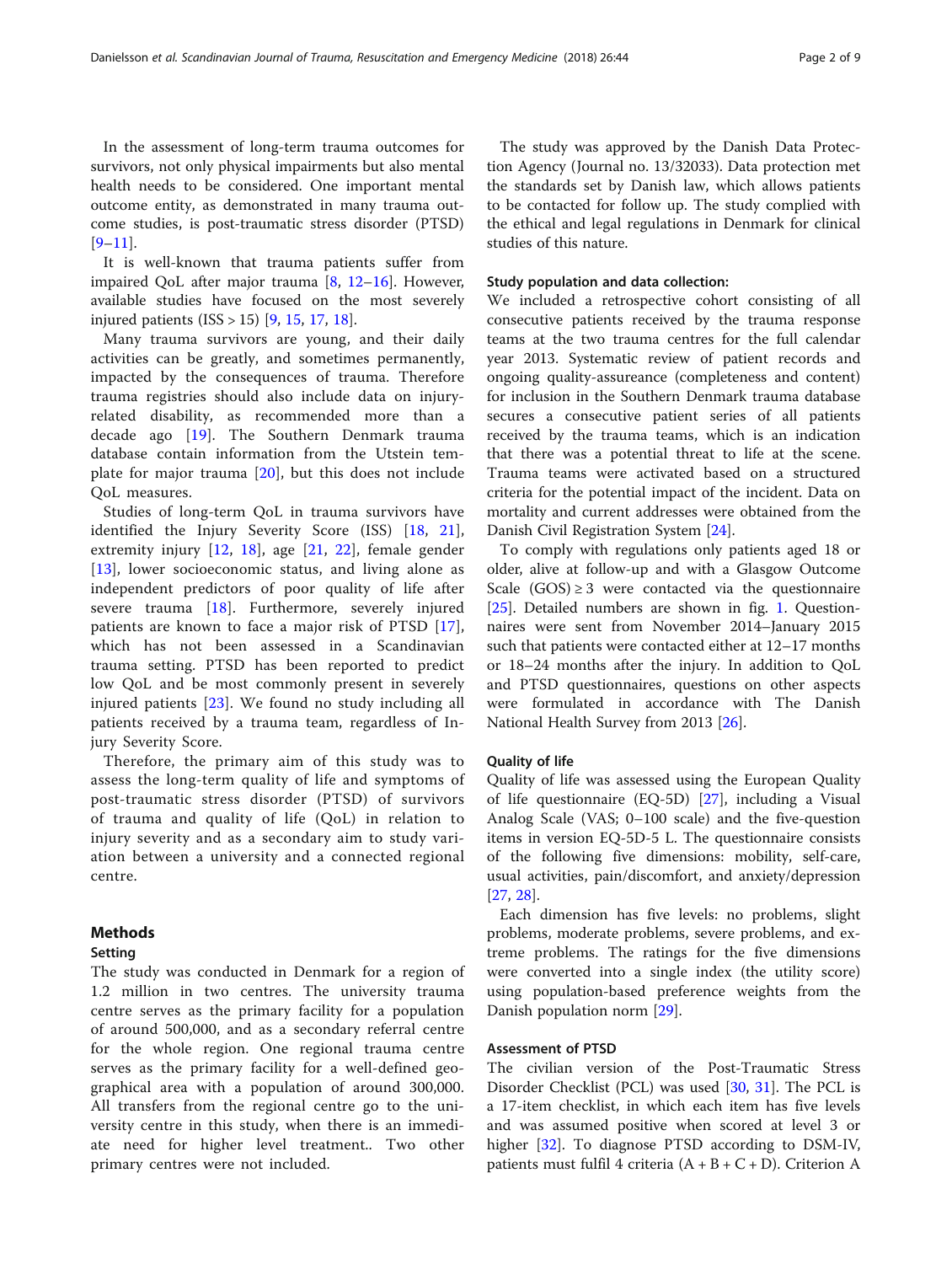<span id="page-2-0"></span>

refers to the occurrence of a stressful event involving life danger and intense fear, horror, and helplessness. Symptoms are described by groups B (requiring  $\geq 1$ intrusion symptoms), C (requiring ≥3 avoidance/numbing symptoms), and D (requiring ≥2 hyperarousal symptoms). For this study, we defined PTSD positive as DSM-IV  $(A + B + C + D)$  [[32\]](#page-7-0) in combination with an overall minimum PCL sum of 37 [\[33](#page-7-0)]. It has been translated into Danish and has been used in several studies [[34,](#page-7-0) [35](#page-7-0)]. Validation studies have demonstrated good psychometric properties, both internationally and in a Danish setting [[33](#page-7-0)].

## Statistical analysis

Demographic and clinical data are presented as either means + 95% confidence interval (CI) or medians + interquartile range (IQR), if not normally distributed for continuous variables. Categorical variables are presented as either proportions with CIs or percentages. Statistical tests were performed according to type of variables and comparisons (Chi-square, t-test, Mann–Whitney U-test, two sample equity of proportions).

The Danish population norm data was used to compare the health status of the patients included in this study. The EQ-5D index score were compared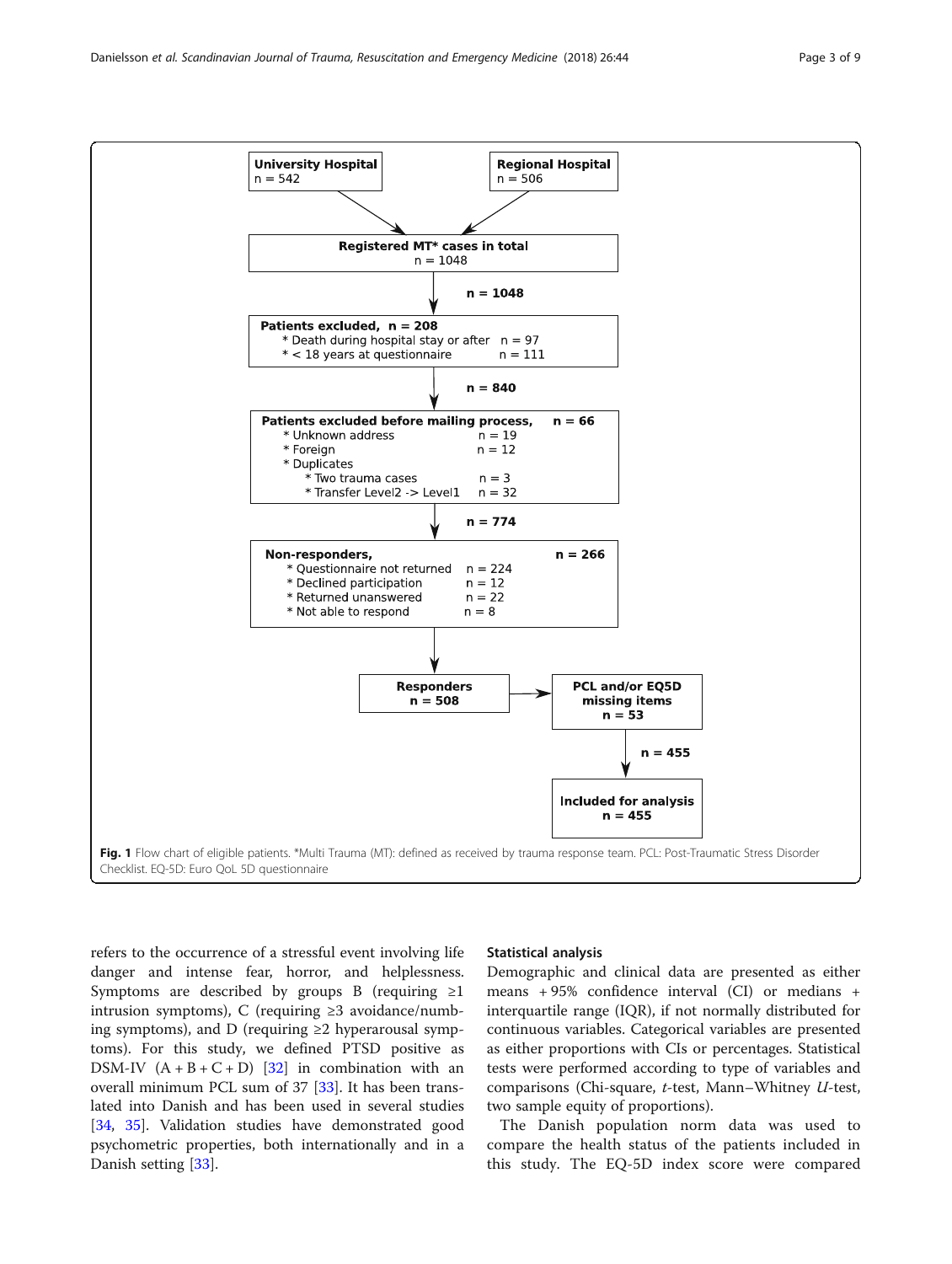between groups. When QoL was examined, the scores were dichotomized. Low QoL (Low EQ) was defined as being lower than 2 standard deviations below the Danish national norm, and thereby includes the 2.3% with lowest QoL in the Danish population. The proportion of the study population with a QoL equal to the low EuroQoL score in the Danish population was then calculated.

Data entry with double entry verification was performed with EpiData software ([www.EpiData.dk](http://www.epidata.dk)) and analysis using STATA ([www.stata.com](http://www.stata.com)).

## Results

## Response rates

In 2013, 1048 patients were received by the trauma team at either the university hospital or the regional hospital, and were thus entered into the trauma registry. Approximately, the same number of patients were treated at each hospital (542; 506). Of the 542 patients received at the university hospital, 32 were acute cases transferred from the regional hospital. Details of the inclusion is shown in fig. [1](#page-2-0).

A total of 508 (66%) returned the questionnaires and agreed to participate. Differences between responders and nonresponders are presented in Table 1. Nonresponders ( $n = 266$ ) were younger than responders and more often males (340 vs 202,  $p = 0.009$ ). More responders than nonresponders had a NISS higher than 15 (346 vs 211,  $p = 0.001$ ).

The proportion followed up at 12–17 months at the two hospitals was the same (university hospital (0.63; CI 0.57–0.69), regional hospital (0.63; CI 0.56–0.68)). The

Table 1 Characteristics of trauma patients, in relation to response and composition of those included in analysis

| Variables                | Comparison            |                                     |               |              |  |
|--------------------------|-----------------------|-------------------------------------|---------------|--------------|--|
|                          | Included for analysis | Responders (returned questionnaire) | Nonresponders | $p$ -value   |  |
| Total                    | 455                   | 508 (65.6%)                         | 266 (34.4%)   |              |  |
| Hospital trauma level    |                       |                                     |               | $p = 0.108*$ |  |
| University trauma centre | 235                   | 262 (68.4%)                         | 121 (31.6%)   |              |  |
| Regional trauma centre   | 220                   | 246 (62.9%)                         | 145 (37.1%)   |              |  |
| Study groups             |                       |                                     |               | $p = 0.000*$ |  |
| 12-17 months             | 280                   | 312 (71.2%)                         | 126 (28.8%)   |              |  |
| 18-24 months             | 175                   | 196 (58.3%)                         | 140 (41.7%)   |              |  |
| Sex                      |                       |                                     |               | $p = 0.009*$ |  |
| Male                     | 309                   | 340 (62.7%)                         | 202 (37.3%)   |              |  |
| Female                   | 146                   | 168 (72.4%)                         | 64 (27.6%)    |              |  |
| Age at trauma - Grouped  |                       |                                     |               | $p = 0.000*$ |  |
| 16-39 years              | 192                   | 205 (54.1%)                         | 174 (45.9%)   |              |  |
| 40-59 years              | 166                   | 182 (73.4%)                         | 66 (26.6%)    |              |  |
| $60+$ years              | 97                    | 121 (82.3%)                         | 26 (17.7%)    |              |  |
| Other characteristics    |                       |                                     |               |              |  |
| NISS**                   |                       |                                     |               | $p = 0.001*$ |  |
| NISS < 15                | 316                   | 346 (62.1%)                         | 211 (37.9%)   |              |  |
| NISS > 15                | 139                   | 162 (74.7%)                         | 55 (25.3%)    |              |  |
| Traffic, % (n)**         | 258                   | 290 (62.8%)                         | 172 (37.2%)   | $p = 0.041*$ |  |
| $ICU**$                  | 71                    | 81 (72.3%)                          | 31 (27.7%)    | $p = 0.107*$ |  |
| Glasgow Outcome Scale**  |                       |                                     |               | $p = 0.003*$ |  |
| GOS 3                    | 37                    | 46 (71.9%)                          | 18 (28.1%)    |              |  |
| GOS 4                    | 97                    | 114 (76.0%)                         | 36 (24.0%)    |              |  |
| GOS 5                    | 280                   | 302 (61.5%)                         | 189 (38.5%)   |              |  |

Characteristics in relation to response and composition of those included in analysis

All patients  $n = 774$  – included in analysis were those with completed EQ5D AND PCL:  $n = 455*$ chi<sup>2</sup> within each variable except traffic and ICU, where p-values was compared to non traffic /ICU

NISS New Injury Severity Score, ICU Intensive care unit stay > 2 days

GOS 3 severe disability, GOS 4 moderate disability, GOS 5 good recovery

<sup>\*\*</sup>Groups not equal to total ( $n = 774$ ) due to missing data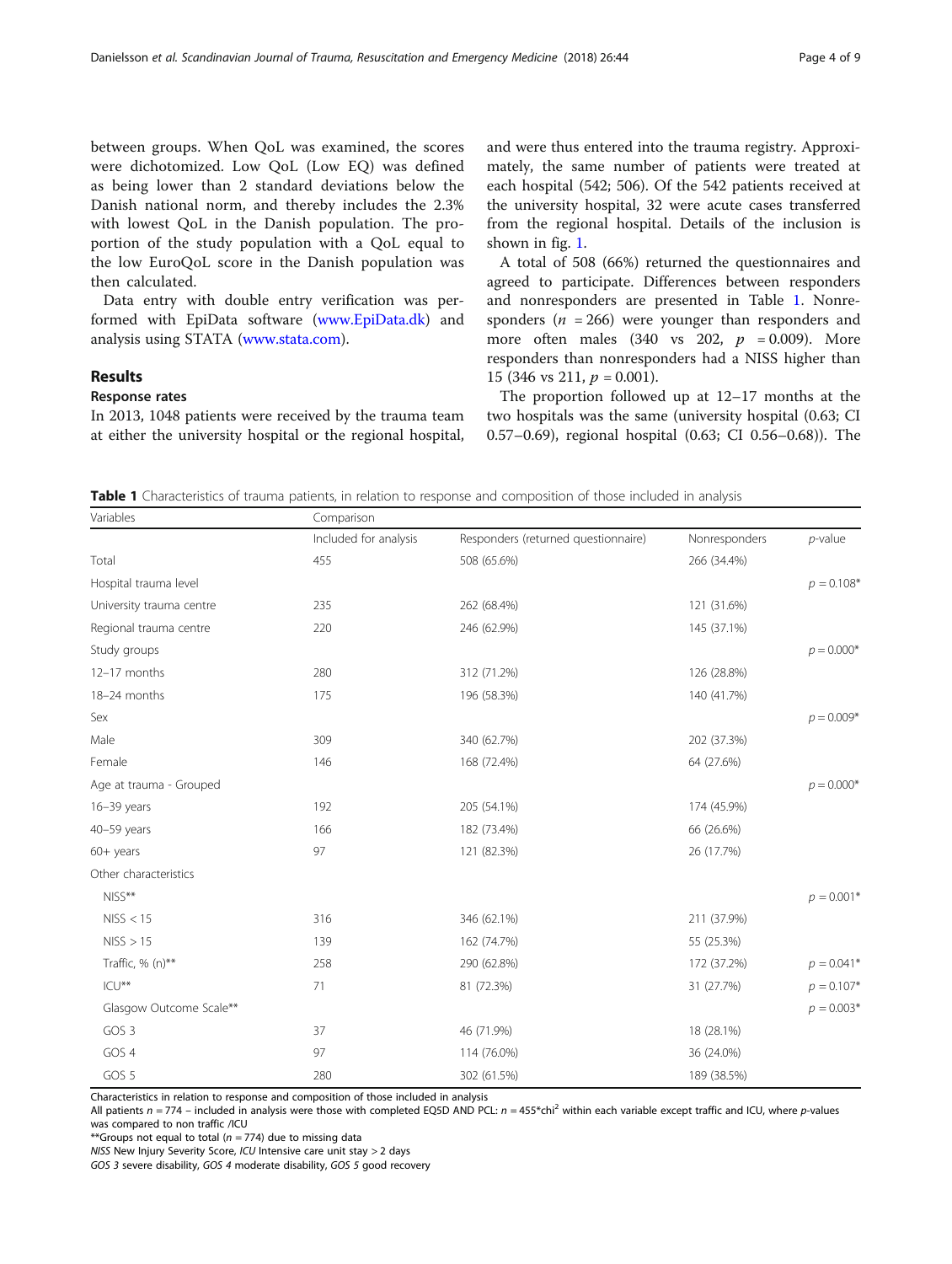proportion followed up at 18–24 months at the two hospitals was the same (university hospital (0.37; CI 0.31–0. 43), regional hospital (0.37; CI 0.32–0.44)). The response rate in the 12–17-month follow-up group was higher than in the group contacted after 18–24-months.

All items in EQ-5D were answered in 495 questionnaires (97%) and in 461 PCL questionnaires (91%) For 455 patients a completed EQ-5D and PCL questionnaire was received. These were included for analysis.

### Pattern of injuries

The most common mechanism of injury was traffic injury. Further analyses of more specific injury types were not conducted due to lack of detailed data.. The median NISS for all respondents was 9 (IQR 2–17), and more than 30% of recruited patients had major trauma (NISS > 15). As expected, median NISS scores at the university hospital were higher than at the regional hospital (12 vs 5,  $p = 0.000$ ) (Table 2).

In multivariate analysis, injury localization (spinal cord injury and lower extremity injury) was negatively associated with EQ-VAS, EQ index, and PTSD symptoms. The proportion of trauma patients with internal head injuries and an AIS score > 1 was 0.27 (CI: 0.23–0.31). The proportion of spine injuries with an AIS > 1 was 0.20 (CI: 0. 17–24) and the proportion of lower extremities injuries with an AIS > 1 was 0.15 (CI: 0.12–0.19).

#### Health status measurement

The trauma population reported poorer self-rated health than the population norm: "Good, very good or excellent health" 0.654 (CI: 0.608–0.698) (norm: 0.852 (CI: 0.850– 0.853)) [[26](#page-7-0)]. Pain and discomfort: "High levels of pain and discomfort" 0.586 (CI: 0.539–0.633) (norm: 0.376 (CI: 0.374–0.378)). This tendency was seen for both males and females. Subjects who reported high levels of pain and discomfort in any dimension (i.e., shoulders, neck, arms, hands, legs, knees, hips, back, or headache) were more frequent in the trauma study population than in the National Health Survey [\[26](#page-7-0)].

## Quality of life

Of the 455 who answered all EQ-5D dimension items, 67 (15%) reported no problems (State 11,111) on all five dimensions. Of the 3125 possible EQ-5D health states 174 different states were reported. The median visual analogue scale score on the EuroQol (EQ-VAS) was 70 (IQR: 50–85) and the median EQ index score was 0.745 (IQR: 0.599–0.859). The EQ-5D mean values in different age groups are presented in Table [3](#page-5-0), according to recommendations from the EuroQol group. All trauma study values are lower than the Danish population norms [[29](#page-7-0)].

The proportion of low EQ index score in this study group was  $0.24$  (CI:  $0.20-0.28$ ) (Table [4\)](#page-6-0). The majority of the variables presented in Table [4](#page-6-0) are associated with a high proportion in the low EQ area of the population norm data. There were no difference in proportion of low EQ at the university and the regional hospitals (0.26 vs 0.21,  $p = 0.25$ ) or the two follow-up groups (0.26 vs 0. 20,  $p = 0.18$ ). But the severly injured had a higher proportion at the low EQ level (0.21 vs 0.31,  $p = 0.01$ ) for NISS cut at 15. Lower Glasgow Outcome Scale (GOS) scores were associated with a higher proportion of low EQ (Table [4\)](#page-6-0), Mantel-Haenszel chi-square for linear trend = 14.13, ( $p < 0.001$ ).

#### Post-traumatic stress disorder

The proportion of patients with PTSD based on the DSM-IV criteria and a PCL summarized score of 37 or higher, was  $0.22$  (CI: 0.18–0.26). The proportion of patients with PTSD at follow- up was the same in both centres with university centre at 0.23 (0.17–0.28) and (0. 22 (0.17–0.28)) at the regional centre. This also applies to the two follow-up groups  $(0.24 \text{ vs } 0.19, p = 0.216)$ .

The level of trauma showed no differences when compared by centre, gender, or age group (Table [4](#page-6-0)). It is noteworthy, that the proportion of patients with PTSD was not affected when comparing NISS < 15 0.23 (0.19– 0.28) and NISS  $> 15$  0.19 (0.13–0.27) ( $p = 0.345$ ).

### **Discussion**

Low Qol was seen in 24% of these trauma patients and PTSD in 22% at follow-up. No variation in PTSD was

Table 2 Transferred trauma patients from regional hospital to university hospital that survived and completed questoinnaires

| Transferred trauma patients from regional hospital to university hospital that survived and completed questoinnaires |                                        |                         |                                                           |                                                         |
|----------------------------------------------------------------------------------------------------------------------|----------------------------------------|-------------------------|-----------------------------------------------------------|---------------------------------------------------------|
|                                                                                                                      | All included for analysis<br>$n = 455$ | Transferred<br>$n = 12$ | University Hospital<br>excluding transferred<br>$n = 223$ | Regional Hospital<br>excluding transferred<br>$n = 220$ |
| ISS, median (IQR)                                                                                                    | $6(2-13)$                              | $19(12 - 26)$           | $9(4-17)$                                                 | $5(1-9)$                                                |
| NISS, median (IQR)                                                                                                   | $9(2-17)$                              | $22(13-30)$             | $12(4-22)$                                                | $5(2-12)$                                               |
| MAIS, median (IQR)                                                                                                   | $2(1-3)$                               | $3(3-5)$                | $3(2-3)$                                                  | $2(1-3)$                                                |

Included for questionnaires at the university hospital but were initially received at the regional hospital ISS Injury Severity Score, NISS New Injury Severity Score, MAIS Max AIS score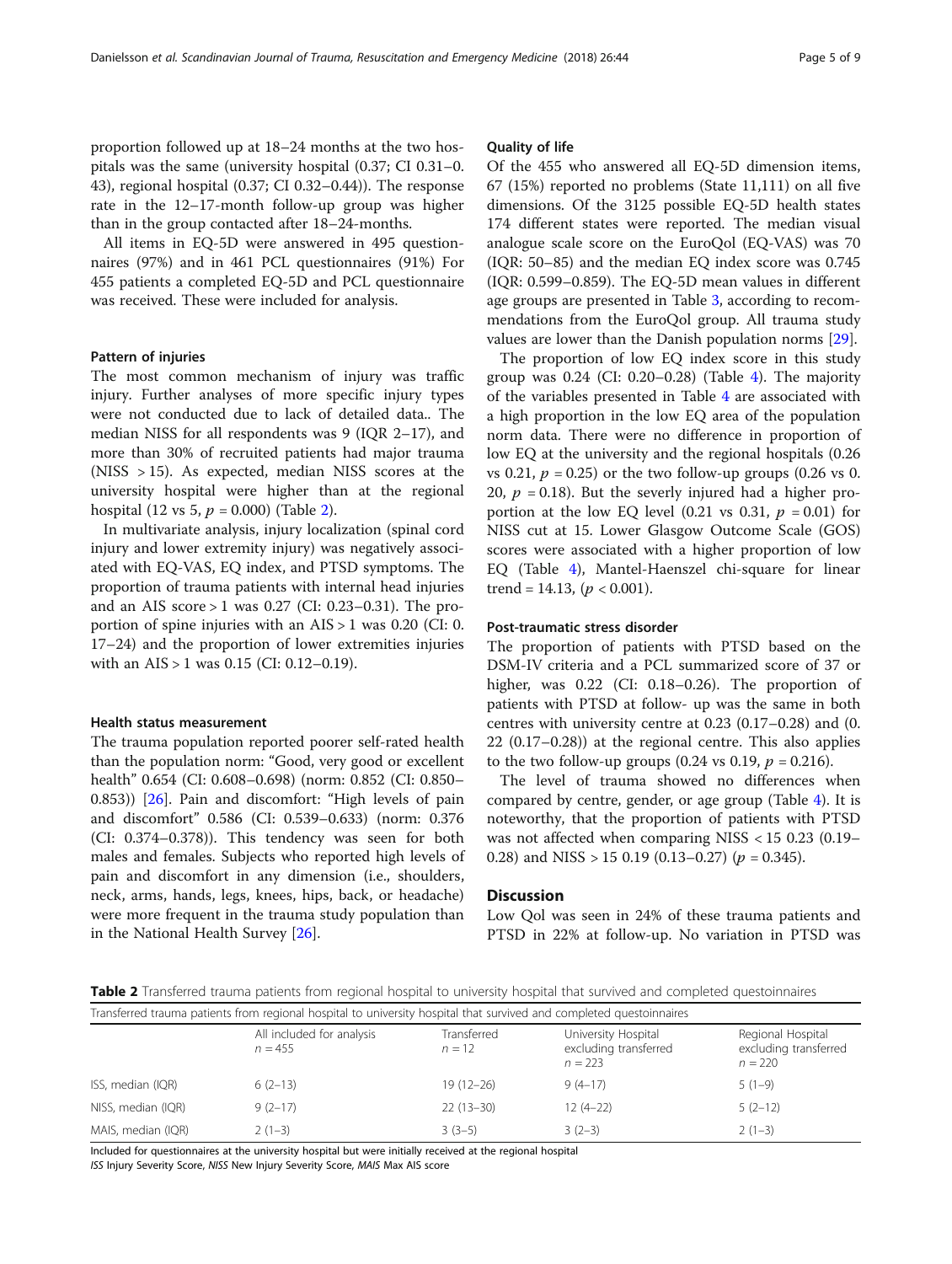| Age group | $\mathsf{n}$ | Trauma study value | Danish population<br>norms # | $p$ -value |
|-----------|--------------|--------------------|------------------------------|------------|
| $70+$     |              |                    |                              |            |
| Male      | 29           | 0.741              | 0.847                        | 0.025      |
| Female    | 18           | 0.745              | 0.818                        | 0.251      |
| $60 - 69$ |              |                    |                              |            |
| Male      | 45           | 0.588              | 0.883                        | $0.000*$   |
| Female    | 16           | 0.718              | 0.839                        | 0.114      |
| $50 - 59$ |              |                    |                              |            |
| Male      | 61           | 0.699              | 0.888                        | $0.000*$   |
| Female    | 24           | 0.656              | 0.858                        | $0.000*$   |
| $40 - 49$ |              |                    |                              |            |
| Male      | 62           | 0.691              | 0.908                        | $0.000*$   |
| Female    | 25           | 0.636              | 0.881                        | $0.000*$   |
| $30 - 39$ |              |                    |                              |            |
| Male      | 30           | 0.758              | 0.928                        | $0.000*$   |
| Female    | 15           | 0.669              | 0.903                        | $0.005*$   |
| $18 - 29$ |              |                    |                              |            |
| Male      | 82           | 0.763              | 0.943                        | $0.000*$   |
| Female    | 48           | 0.730              | 0.919                        | $0.000*$   |

<span id="page-5-0"></span>Table 3 Mean EQ-5D index score by gender, age group, for current study and Danish population norms

n total (completed EQ5D AND PCL): 455

 $*p$  < .01 (Two-sample t test with unequal variances)

 $#$  ref. no.  $(38)$ 

seen for centre (university vs regional) or trauma severity (NISS > 15). This high level of impaired QoL and PTSD points to a significant deficit in complete recovery from serious injury and suggests a potential important public health consequence.

The study population represents the complete clinical population with suspected major trauma,as seen in Scandinavian countries—a major strength of our study. However responders vere older, more often female, had a higher NISS, had a longer ICU stay and had a more severe outcome at end of hospital stay (measured by GOS) than nonresponders. Some of these diffences are well known when using questionnaires, but is still considered a limitation.

Most survivors of major trauma continue to suffer from one or more permanent functional consequences in the long-term. This has a negative impact on their QoL, which often remains far below the general population norms [[9,](#page-7-0) [19](#page-7-0), [36](#page-8-0)]. In both Germany and the United Kingdom, there is consensus about recommending a short-term follow-up and one to two long-term followups after major trauma [\[37](#page-8-0)]. However, few trauma registries routinely collect information about long-term follow-up. QoL after severe trauma injury can be

drastically changed. Unlike the clinical outcome (mortality) typically measured in trauma trials, QoL reflects the impact of the injury from the perspective of the patient. A better understanding of trauma survivors' perceptions of their QoL and its influencing factors will assist in developing strategies to improve QoL for trauma patients.

The assessment of PTSD in patients with low NISS vs the PTSD of patients with high NISS showed that the proportions with PTSD were equal. Nevertheless, the two NISS groups differed when looking at the proportion with low QoL. Among patients with severe injury (NISS  $> 15$ ), the proportion with low QoL was higher than among those with low NISS. Hence, PTSD outcome is not affected by severity measured by NISS, whereas QoL is affected by severity measured by NISS.

PTSD was assessed using the PCL checklist, which is a widely recognized and used self-reporting measure reflecting the DSM-IV definition of PTSD. PCL results may be presented in different ways. As demonstrated, in a Danish setting, the approach depends on the purpose [[33\]](#page-7-0). We combined the diagnostic approach of DSM-IV with a cut-off value, instead of using a cut-off value alone, thereby assuring that all dimensions were represented as stated in the diagnostic criteria. The type of cut-off employed has a major impact on the estimated prevalence of PTSD. The majority of the research in Denmark using the PTSD Checklist Civilian questionnaire has been carried out on military samples [\[33](#page-7-0), [35](#page-7-0)]. The most frequently used cut-off is 44 for diagnostic purposes, a threshold also used in more extensive Danish studies [\[34](#page-7-0)]. Higher cut-off scores have been used in highly traumatized samples, while lower cut-off scores have been suggested for screening use.

A general limitation in injury research is the absence of information on preinjury status. The physical status classification system of the American Society of Anesthesiologists (ASA) was used to classify all trauma patients. No further measurements were used, however, to assess preinjury status. One approach to this issue could simply be to ask the patient. However, the time lag involved in the retrospective collection of data means that the problems in measurement are not thereby reduced. The retrospective nature of our assessment could have led to recall bias, a wellknown issue in injury research  $[38]$  $[38]$ . Although there is some variation in the population from expected norm values in terms of education, income, etc., we considered that the application of the comparison to population norms was a relevant approach, and more appropriate than intra-individual retrospective assessment. The large differences shown are most likely real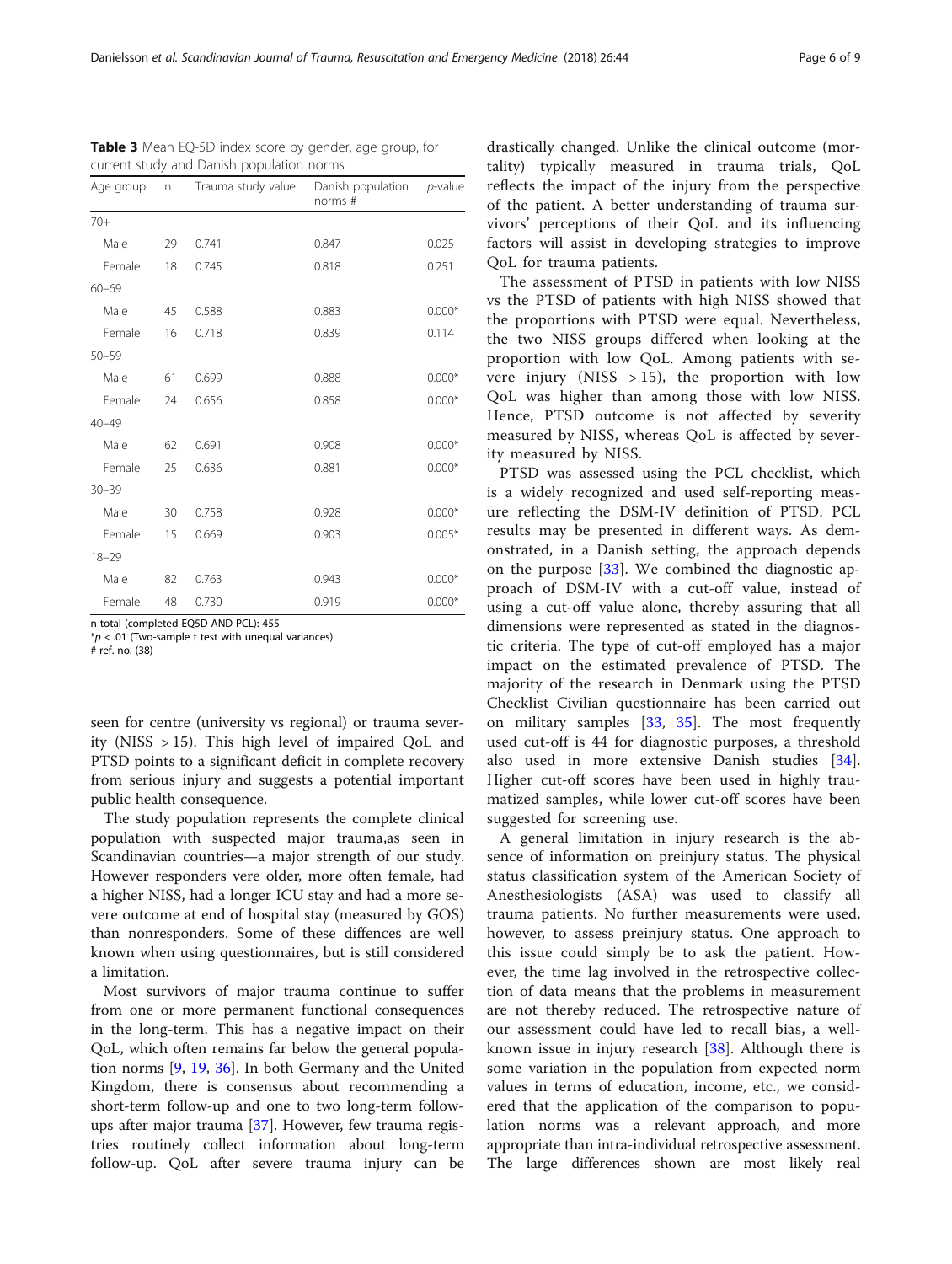|                                    | Included for analysis<br>n | <b>PTSD</b><br>Proportions (CI)<br>$n = 101$ | Low EQ<br>Proportions (CI)<br>$n = 108$ |
|------------------------------------|----------------------------|----------------------------------------------|-----------------------------------------|
|                                    |                            |                                              |                                         |
| Total                              | 455                        | $0.22$ $(0.18 - 0.26)$                       | $0.24(0.20 - 0.28)$                     |
| Hospital trauma level              |                            |                                              |                                         |
| University trauma centre           | 235                        | $0.23$ $(0.17 - 0.28)$                       | $0.26(0.20 - 0.32)$                     |
| Regional trauma centre             | 220                        | $0.22(0.17 - 0.28)$                          | $0.21(0.16 - 0.27)$                     |
| Sex                                |                            |                                              |                                         |
| Male                               | 309                        | $0.20(0.16 - 0.25)$                          | $0.24(0.19 - 0.29)$                     |
| Female                             | 146                        | $0.26(0.19 - 0.34)$                          | $0.24(0.17-0.32)$                       |
| Age at trauma - Grouped            |                            |                                              |                                         |
| 16-39 years                        | 192                        | $0.22$ (0.17-0.29)                           | $0.20(0.14 - 0.26)$                     |
| 40-59 years                        | 166                        | $0.23(0.17-0.31)$                            | $0.28(0.21 - 0.35)$                     |
| $60+$ years                        | 97                         | $0.20(0.12 - 0.29)$                          | $0.25(0.17-0.35)$                       |
| Other characteristics              |                            |                                              |                                         |
| <b>NISS</b>                        |                            |                                              |                                         |
| NISS<15, n                         | 316                        | $0.23$ (0.19-0.28)                           | $0.21(0.16 - 0.25)$                     |
| NISS> 15, n                        | 139                        | $0.19(0.13 - 0.27)$                          | $0.31(0.24 - 0.40)$                     |
| Traffic <sup>a</sup>               | 258                        | $0.21(0.16 - 0.27)$                          | $0.22(0.17 - 0.28)$                     |
| ICU <sup>a</sup>                   | 71                         | $0.23(0.13 - 0.34)$                          | $0.34(0.23 - 0.46)$                     |
| Glasgow Outcome Scale <sup>a</sup> |                            |                                              |                                         |
| GOS <sub>3</sub>                   | 37                         | $0.22$ (0.10-0.38)                           | $0.38(0.22 - 0.55)$                     |
| GOS 4                              | 97                         | $0.24(0.16 - 0.33)$                          | $0.29(0.20 - 0.39)$                     |
| GOS 5                              | 280                        | $0.21(0.16 - 0.26)$                          | $0.18(0.14 - 0.23)$                     |

<span id="page-6-0"></span>Table 4 QoL and PTSD at follow-up: Characteristics of trauma patients, injury and outcome upon hospital discharge

CI: 95% confidence interval

PTSD by PCL score according to DSM-IV and a PCL summarized score  $\geq$  37

QoL Quality of life

Low EQ Trauma patients with EQ value lower than the 2.275 percentile (2 SD below), Danish population specific by age and sex group

<sup>a</sup>n not 455, due to missing data

ICU Intensive care unit stay > 2 days

GOS 3 severe disability, GOS 4 moderate disability, GOS 5 good recovery

differences, and not a consequence of selective injury occurrence with these factors.

The negative effect of injury severity on trauma outcome is obtained in most current international trauma registries [[39,](#page-8-0) [40](#page-8-0)]. Other effects of injury might be more subtle or might not appear immediately. This study highlights QoL and PTSD as two of the outcomes worth monitoring after the initial treatment of trauma patients, regardless of injury severity score.

## Conclusions

We found that trauma patients from a university and a regional trauma centre showed large proportions of affected QoL and PTSD after 12–24 months in comparison with population norms.

The study supports the understanding that QOL and PTSD are important aspects of patients lives after trauma. Furthermore, the results point to the need for

further development and implementation of outcome measures, in terms of both physical and mental health, as well as long-term follow-up on QoL when treating trauma patients. The proportion of patients with evidence of PTSD possibly requiring treatment is 0.22 (0. 18–0.26), and the proportion with low QoL compared to the Danish population norm is high 0.24 (CI: 0.20–0.28).

#### Abbreviations

ACS: American College of Surgeons; AIS: Abbreviated Injury Scale; ASA: Physical status classification system of the American Society of Anesthesiologists; CI: Confidence interval; DSM-IV: Diagnostic and Statistical Manual of Mental Disorders, 4th Edition; EQ-5D: European Quality of life questionnaire; EQ-5D-5 L: Five-question items, 5 level, in version of EQ-5D; EQ-VAS: European Quality of Life Visual Analog Scale; EuroQoL: European quality of life; IQR: Interquartile range; ISS: Injury Severity Score; NISS: New injury severity score; PCL: PTSD Checklist; PTSD: Post-traumatic stress disorder; QoL: Quality of life

#### Funding

We deeply acknowledge the members of The Danish foundation Tryg Fonden for funding part of the scholarships of the PhD students Frederik Borup Danielsson. The study sponsor did not have any involvement in the study.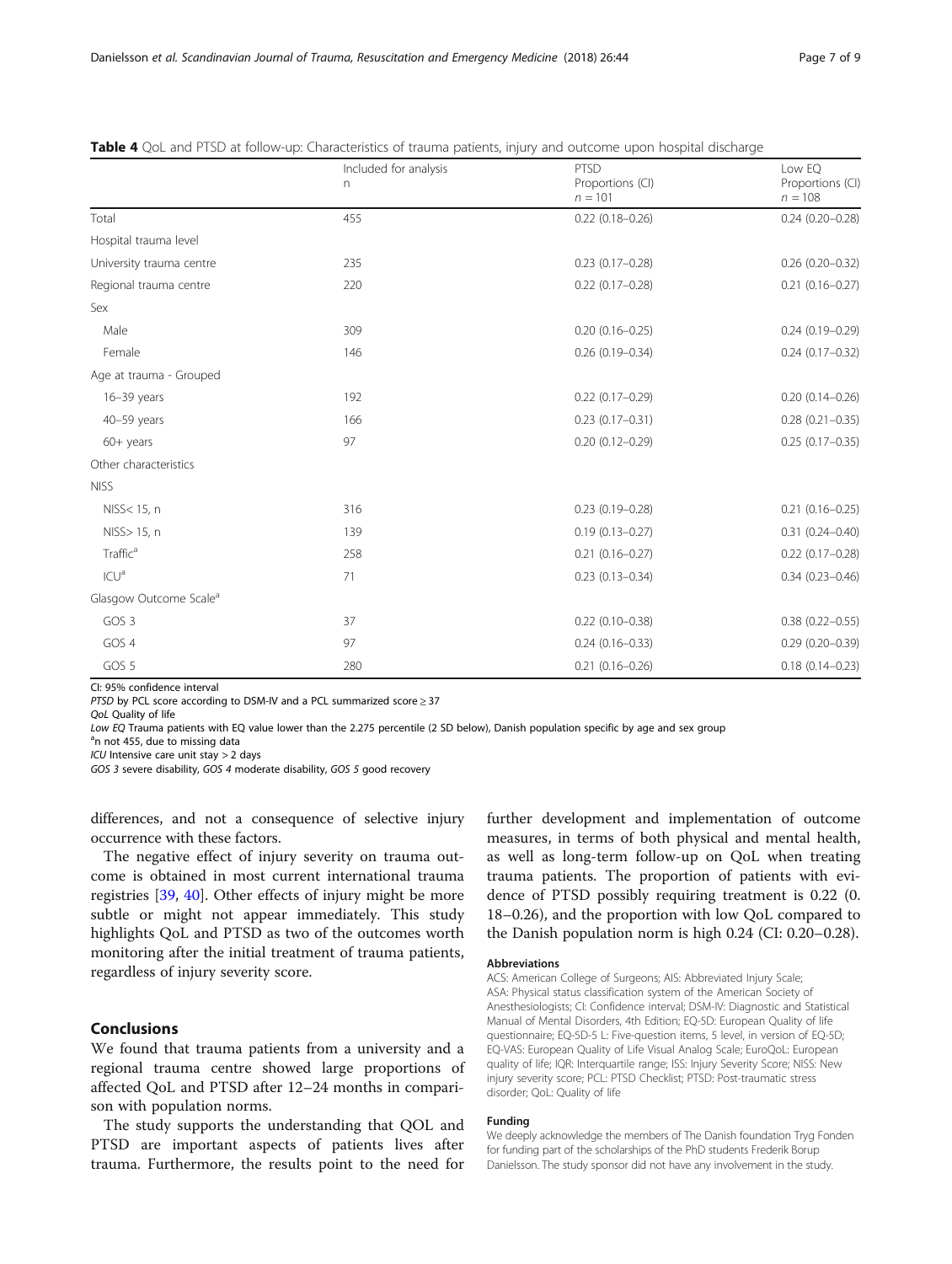### <span id="page-7-0"></span>Availability of data and materials

The datasets generated during and/or analysed during the current study will be anonymised and available when paper has been published and will be available from the corresponding author on reasonable request.

#### Authors' contributions

All authors have made substantial contributions to all of the following: 1. the conception and design of the study, or acquisition of data, or analysis and interpretation of data, 2. drafting the article or revising it critically for important intellectual content, 3. final approval of the version to be submitted. The manuscript, including related data, figures and tables has not been previously published and is not under consideration elsewhere. All authors read and approved the final manuscript.

#### Ethics approval and consent to participate

The study was approved by the Danish Data Protection Agency (Journal no. 13/32033). Data protection met the standards set by Danish law, which allows patients to be contacted for follow up. The study complied with the ethical and legal regulations in Denmark for clinical studies of this nature.

#### Competing interests

The authors state that there is no conflicts of interest. The authors declare that they have no competing interest in the performance of the study. Authors have no disclosure or any financial and personal relationships with other people or organizations that could inappropriately influence (bias) this work.

## Publisher's Note

Springer Nature remains neutral with regard to jurisdictional claims in published maps and institutional affiliations.

#### Author details

<sup>1</sup>Department of Orthopaedic Surgery and Traumatology, Odense University Hospital, Odense, Denmark. <sup>2</sup>Department of Orthopaedics, Kolding Hospital, part of Lillebaelt Hospital. Odense Universitetshospital Sdr, Boulevard 29, DK5000 Odense C, Denmark. <sup>3</sup>Department of Clinical Research, University of Southern Denmark, Odense, Denmark. <sup>4</sup>Department of Public Health, University of Southern Denmark, Odense, Denmark.

#### Received: 7 November 2017 Accepted: 3 May 2018 Published online: 01 June 2018

#### References

- 1. WHO | The global burden of disease: 2004 update. WHO. 2004. [http://www.who.](http://www.who.int/topics/global_burden_of_disease/en/) [int/topics/global\\_burden\\_of\\_disease/en/.](http://www.who.int/topics/global_burden_of_disease/en/) Accessed 25 June 2015.
- 2. Ringdal KG. Developing a common, international template for docomenting and reporting data from major trauma patients "a proposal core dataset and evaluations of its feasibility and reliability." dissertation for the degree of philosophiae doctor (PhD): Faculty of Medicine, University of Oslo, Oslo, 2012.
- 3. Aitken LM, Chaboyer W, Schuetz M, Joyce C, Macfarlane B. Health status of critically ill trauma patients. J Clin Nurs. 2014;23(5/6):704–15.
- 4. Dødsårsagsregistreret 2010 Tal og analyse [Cause of Death registry's annual reports]. 2011. [www.sst.dk.](https://www.sst.dk) (Accessed December 2017).
- 5. MacKenzie EJ, Rivara FP, Jurkovich GJ, Nathens AB, Frey KP, Egleston BL, et al. A national evaluation of the effect of trauma-center care on mortality. N Engl J Med. 2006;354:366–78.
- 6. Hoffman K, Cole E, Playford ED, Grill E, Soberg HL, Brohi K. Health outcome after major trauma: what are we measuring? PLoS One. 2014;9:e103082.
- 7. Overgaard M, Høyer CB, Christensen EF. Long-term survival and healthrelated quality of life 6 to 9 years after trauma. J Trauma. 2011;71:435–41.
- 8. Ringburg AN, Polinder S, van Ierland MCP, Steyerberg EW, van Lieshout EMM, Patka P, et al. Prevalence and prognostic factors of disability after major trauma. J Trauma. 2011;70:916–22.
- Kaske S, Lefering R, Trentzsch H, Driessen A, Bouillon B, Maegele M, et al. Quality of life two years after severe trauma: a single Centre evaluation. Injury. 2014;45(3):S100–5.
- 10. Delft-Schreurs C, Bergen J, Sande P, Verhofstad M, Vries J, Jongh MA. Crosssectional study of psychological complaints and quality of life in severely injured patients. Qual Life Res. 2014;23:1353–62.
- 11. Hours M, Chossegros L, Charnay P, Tardy H, Nhac-Vu H-T, Boisson D, et al. Outcomes one year after a road accident: results from the ESPARR cohort. Accid Anal Prev. 2013;50:92–102.
- 12. Holbrook TL, Anderson JP, Sieber WJ, Browner D, Hoyt DB. Outcome after major trauma: discharge and 6-month follow-up results from the trauma recovery project. J Trauma. 1998;45:315–23. discussion 323-324
- 13. Holbrook TL, Hoyt DB. The impact of major trauma: quality-of-life outcomes are worse in women than in men, independent of mechanism and injury severity. J Trauma. 2004;56:284–90.
- 14. Tøien K, Bredal IS, Skogstad L, Myhren H, Ekeberg O. Health related quality of life in trauma patients. Data from a one-year follow up study compared with the general population. Scand J Trauma Resusc Emerg Med. 2011;19:22.
- 15. Gabbe BJ, Sutherland AM, Hart MJ, Cameron PA. Population-based capture of long-term functional and quality of life outcomes after major trauma: the experiences of the Victorian state trauma registry. J trauma Inj infect. Crit Care. 2010;69:532–6.
- 16. Christensen MC, Banner C, Lefering R, Vallejo-Torres L, Morris S. Quality of life after severe trauma: results from the global trauma trial with recombinant factor VII. J Trauma. 2011;70:1524–31.
- 17. Baranyi A, Leithgöb O, Kreiner B, Tanzer K, Ehrlich G, Hofer HP, et al. Relationship between posttraumatic stress disorder, quality of life, social support, and affective and dissociative status in severely injured accident victims 12 months after trauma. Psychosomatics. 2010;51:237–47.
- 18. Janssen DC, Ommen O, Neugebauer E, Lefering R, Pfaff H. Predicting healthrelated quality of life of severely injured patients: sociodemographic, economic, trauma, and hospital stay-related determinants. Eur J Trauma Emerg Surg. 2008;34:277–86.
- 19. Vles WJ, Steyerberg EW, Essink-Bot M-L, van Beeck EF, Meeuwis JD, Prevalence LLPH. Determinants of disabilities and return to work after major trauma. J Trauma. 2005;58:126–35.
- 20. Ringdal K, Coats T, Lefering R, Bartolomeo SD, Steen P, Røise O, et al. The Utstein template for uniform reporting of data following major trauma: a joint revision by SCANTEM, TARN, DGU-TR and RITG. Scand J Trauma Resusc Emerg Med. 2008;16:7.
- 21. Aitken LM, Davey TM, Ambrose J, Connelly LB, Swanson C, Bellamy N. Health outcomes of adults 3 months after injury. Injury. 2007;38:19–26.
- 22. Richmond TS, Kauder D, Hinkle J, Shults J. Early predictors of long-term disability after injury. Am J Crit Care. 2003;12:197–205.
- 23. Michaels AJ, Michaels CE, Smith JS, Moon CH, Peterson C, Long WB. Outcome from injury: general health, work status, and satisfaction 12 months after trauma. J Trauma. 2000;48:841–8. discussion 848-850
- 24. Pedersen CB. The Danish civil registration system. Scand J Public Health. 2011;39(7):22–5.
- 25. Jennett B, Bond M. Assessment of outcome after severe brain damage. Lancet Lond Engl. 1975;1:480–4.
- 26. Danskernes Sundhed (in Danish) [The Danish National Health Survey]. <http://www.danskernessundhed.dk/>. (Accessed 22 May 2018).
- 27. EuroQol Group. EuroQol–a new facility for the measurement of healthrelated quality of life. Health Policy Amst Neth. 1990;16:199–208.
- 28. Brooks R. EuroQol: the current state of play. Health Policy Amst Neth. 1996;37:53–72.
- 29. Sørensen J, Davidsen M, Gudex C, Pedersen KM, Brønnum-Hansen H, Danish EQ. 5D population norms. Scand J Public Health. 2009;37:467–74.
- 30. Weathers F, Litz B, Herman D, Huska J, Keane T. The PTSD checklist (PCL): reliability, validity, and diagnostic utility. 1993.
- 31. Blanchard EB, Jones-Alexander J, Buckley TC, Forneris CA. Psychometric properties of the PTSD checklist (PCL). Behav Res Ther. 1996;34:669–73.
- 32. American Psychiatric Association. Diagnostic and statistical manual of mental disorders. In: Text revision. 4th ed. Washington, DC: American Psychiatric Association; 2000.
- 33. Karstoft K-I, Andersen SB, Bertelsen M, Madsen T. Diagnostic accuracy of the posttraumatic stress disorder checklist–civilian version in a representative military sample. Psychol Assess. 2014;26:321–5.
- 34. Berntsen D, Rubin DC. When a trauma becomes a key to identity: enhanced integration of trauma memories predicts posttraumatic stress disorder symptoms. Appl Cogn Psychol. 2007;21:417–31.
- 35. Madsen T, Karstoft K-I, Bertelsen M, Andersen SB. Postdeployment suicidal ideations and trajectories of posttraumatic stress disorder in Danish soldiers: a 3-year follow-up of the USPER study. J Clin Psychiatry. 2014;75:994–1000.